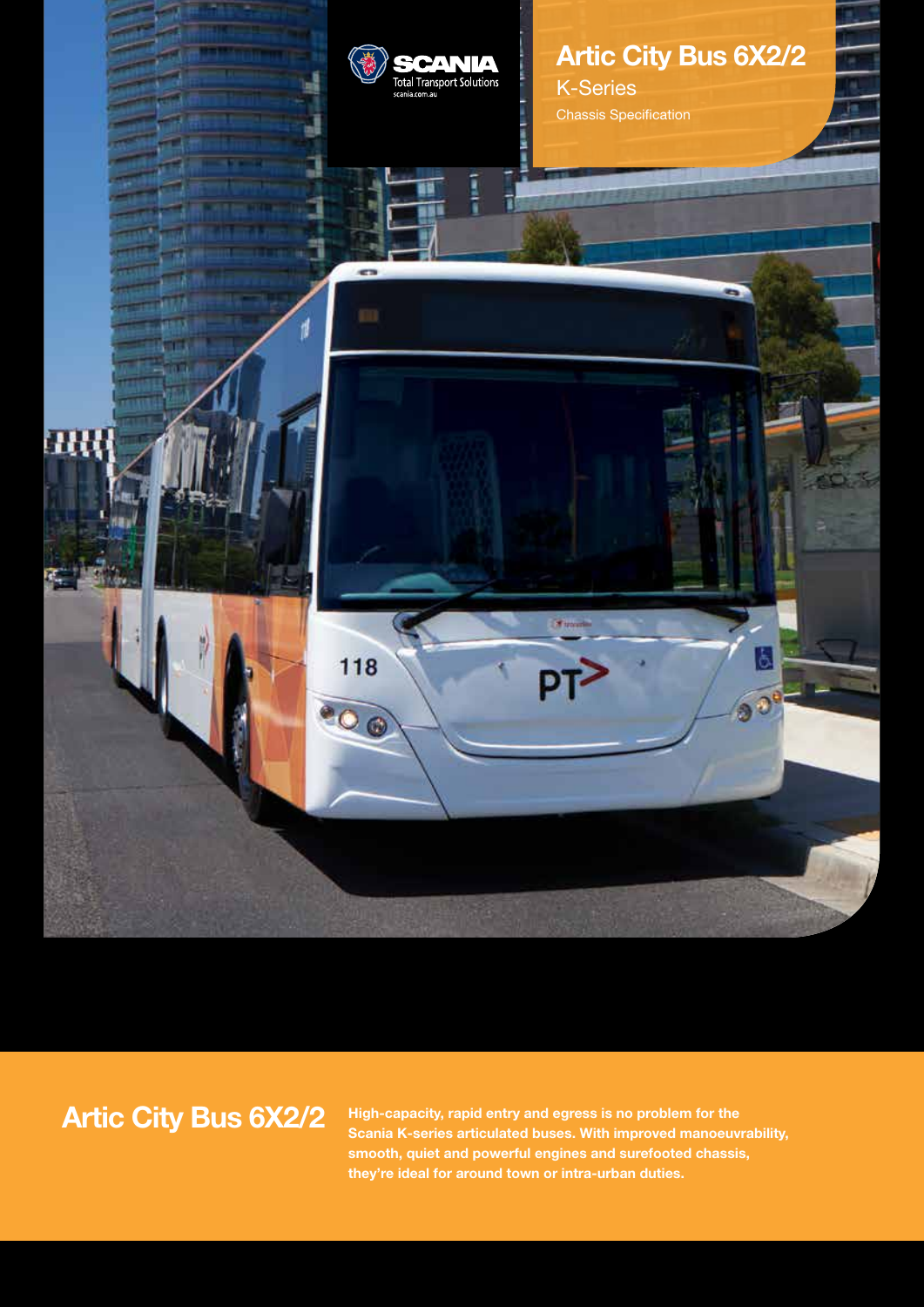

## **Artic City Bus 6X2/2**

K-Series

Scania is a global manufacturer of bus and coach chassis that meet the needs of operators on every continent. With total design and production control over chassis and powertrain, Scania delivers unrivalled reliability, durability and performance. Scania's Euro 5 and Euro 6 engines meet and beat the most stringent environmental standards around.



### **Engine Features**

#### **K 360 UA 6X2/2 - Euro 6**

- Model DC09 112
- Swept Volume 9 Litre
- Cylinders Inline 5
- Power (Hp) 360
- Power (kW) 265 @ 1900
- Torque (Nm) 1700 @ 1100 1350
- Injection System XPI
- Emission Control SCR
- Alternators 2 x 150 Amps

#### **Transmission**

- Transmission 6AP1700B
- Type Automatic
- Gears 6
- Hydraulic Retarder

#### **Front Axle**

- Model AMA 780
- Type Rigid I Beam
- Technical Rating 7,100 kgs

#### **Centre Axle**

- Model ASA 1300
- Type Hypoid
- Technical Rating 10,230 kgs

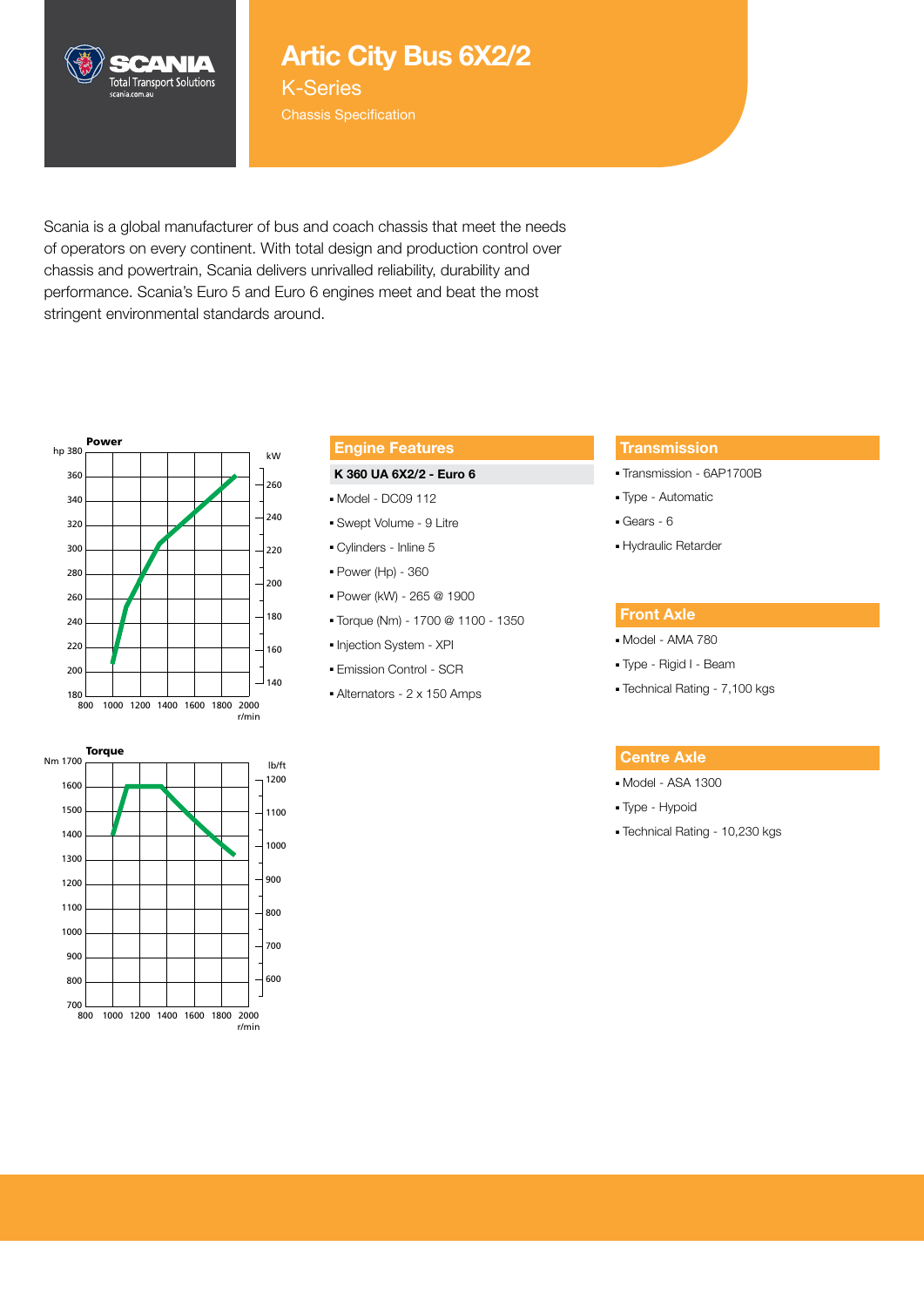





Scania Driver Support

#### **Drive Axle**

- Model ADA 1300
- Type Hypoid
- Differential R660
- Technical Rating 12,000 kgs
- Ratio 4.88:1

#### **Suspension**

- Front Axle Suspension 2 x Air Bags
- Centre Axle Suspension 4 x Air Bags
- Drive Axle Suspension 4 x Air Bags
- Full Kneeling Function
- Raise and Lower Function
- Level Control Electronic
- Anti Roll Bar Front and Rear

#### **Brakes**

- Front Axle Disc
- Centre Axle Disc
- Rear Axle Disc
- ABS
- EBS
- Traction Control

### **Wheels**

- Rim Size 22.5" X 8.25"
- Type Steel
- Optional Dura-Bright Alloy

#### **Tyres**

- Make Continental
- Size 295/80

#### **Fuel Tank**

■ Capacity - 300 Litre

#### **Electrical**

- Voltage 24V
- Batteries 2 x 12V 225 aH
- System CAN Bus

#### **Features**

- Ergonomic Driver Instrument Panel
- Adjustable Steering Column for tilt and reach
- Scania Communicator telematics
- 29,300 kgs technical capacity chassis
- Remote start/stop in engine bay
- Battery isolator in dash
- Scania Assistance
- Hill Hold
- Secure hinged fuel cap

#### **Options**

- Maintenance and Repair Programmes available
- Scania Finance
- Wood grain steering wheel
- Tyre pressure monitoring
- Air cleaner dust ejector system